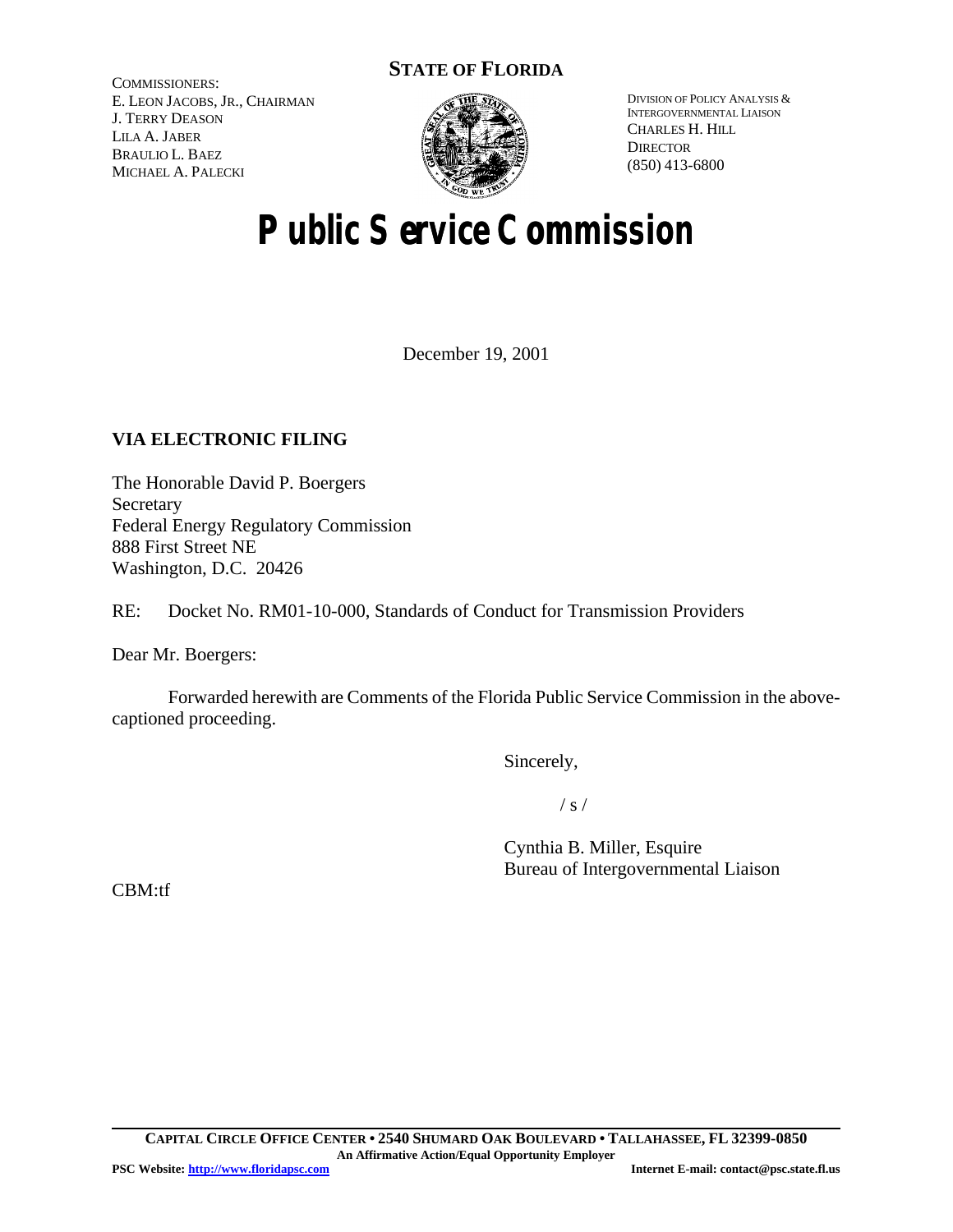#### **BEFORE THE FEDERAL ENERGY REGULATORY COMMISSION**

Standards of Conduct for Transmission Providers ) Docket No. RM01-10-000 )

#### **FLORIDA PUBLIC SERVICE COMMISSION COMMENTS**

The Florida Public Service Commission (FPSC) appreciates the opportunity to provide commentsin this rulemaking. The objectives of the FPSC comments are twofold: (1) to urge the FERC not to extend the standards of conduct into a bundled retail environment; and (2) to urge that the rulemaking expressly acknowledge the state commission role regarding standards of conduct.

#### Potential Changes in Florida's Electric Industry

While the gas industry in Florida is primarily an unbundled environment, the electric industry in Florida and many other states remains a bundled environment not open to retail access. As indicated to FERC in previous comments, Florida is pursuing the development of a competitive wholesale market. The Florida Energy 2020 Commission just completed a report to the Legislature and Governor, and the Legislature may address recommendations during the 2002 session.

With regard to transmission, the FPSC recently found that the GridFlorida companies' active participation in GridFlorida was prudent. The FPSC voted for an Independent System Operator to be formed in peninsular Florida. The ISO will facilitate the development of a more competitive wholesale energy market, as contemplated by FERC Order 2000.

#### Separation Standard in a Bundled Retail Environment

We agree with the approach the FERC is taking to restrict preferential access to information in the wholesale environment. However, it is premature to have these standards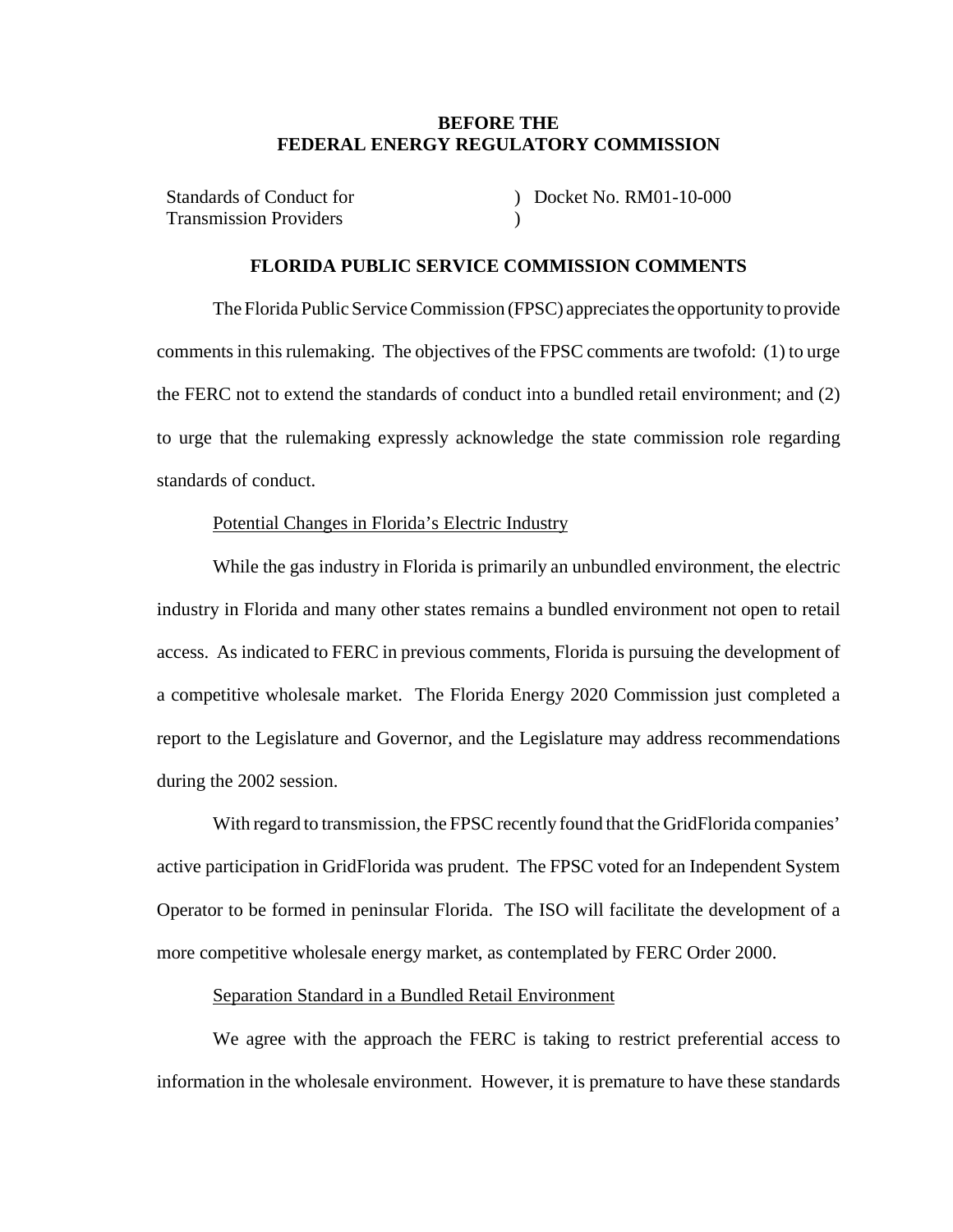Florida Public Service Commission Docket No. RM01-10-000 Page 2

in the bundled retail environment. For those states like Florida that do not have unbundled electric retail transmission, the FERC should not impose on transmission providers a requirement to separate employees managing bundled retail sales from those employees managing the transmission necessary to provide that bundled service. The regulation requiring functional separation would appear to unnecessarily increase costs of providing retail service. There could be additional transaction costs, additional delays, and even the need for the companies to hire an increased number of employees to comply, without any commensurate benefit to ratepayers. Bundled retail sales are not subject to competition, and the transmission used for bundled retail sales is a necessary component of those sales and is not available for any other use. Thus, in a bundled retail environment, there should be an express exemption from the requirement for employees managing retail sales to operate independently of the transmission function.

#### State Commission Independent Authority Over Standards of Conduct

States have independent authority over standards of conduct for electric utilities and their affiliates. For example, the FPSC may take action pursuant to "grid bill authority"<sup>1</sup> to

**Section 366.05(8)** If the commission determines that there is probable cause to believe that inadequacies exist

<sup>&</sup>lt;sup>1</sup> The following Sections of Florida Statutes constitute the FPSC's "grid bill authority:"

**Section 366.04(2)(c)** To require electric power conservation and reliability within a coordinated grid, for operational as well as emergency purposes.

**Section 366.04(5)** The commission shall further have jurisdiction over the planning, development, and maintenance of a coordinated electric power grid throughout Florida to assure an adequate and reliable source of energy for operational and emergency purposes in Florida and the avoidance of further uneconomic duplication of generation, transmission, and distribution facilities.

**Section 366.05(7)** The commission shall have the power to require reports from all electric utilities to assure the development of adequate and reliable energy grids.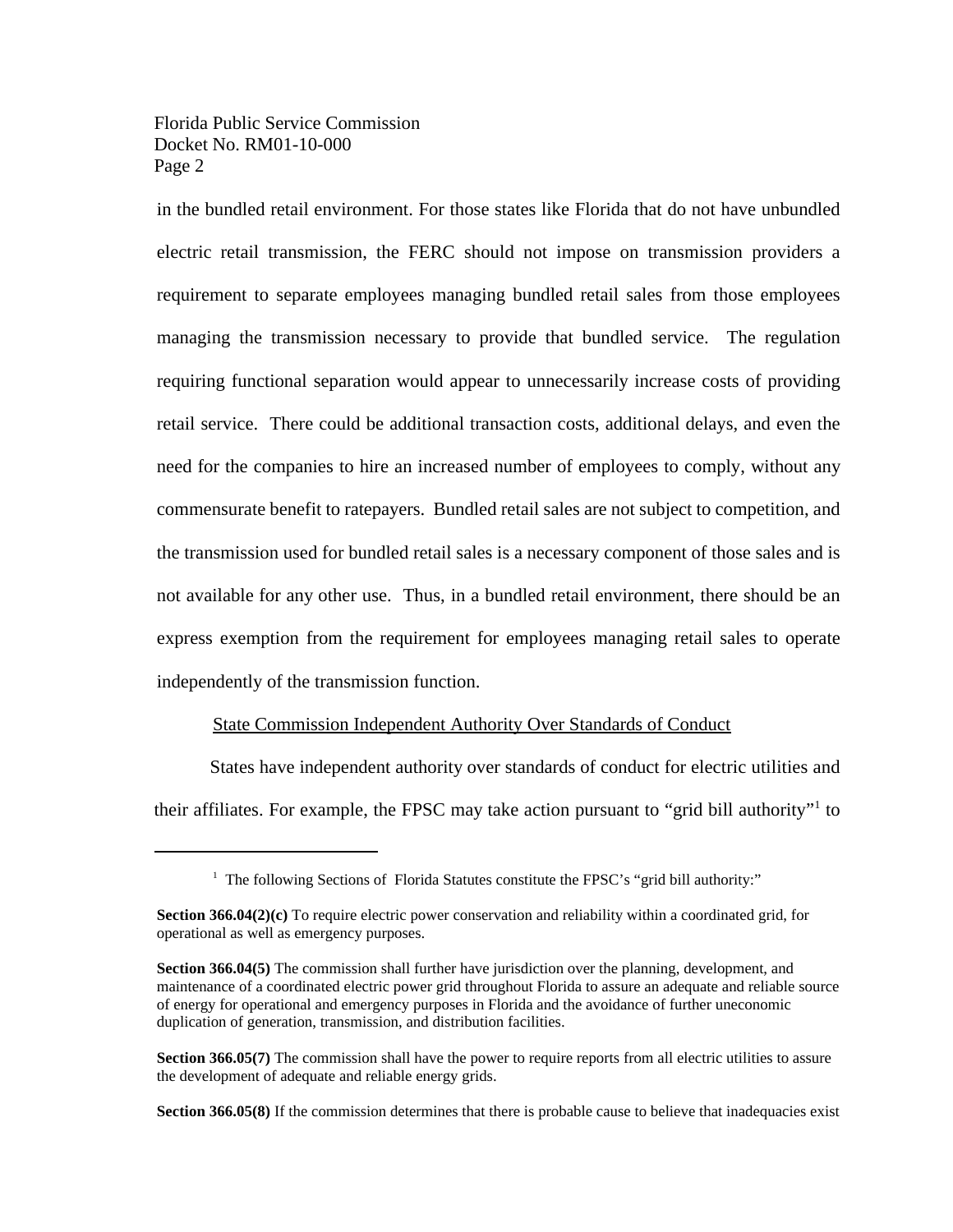Florida Public Service Commission Docket No. RM01-10-000 Page 3

adopt analogous rules on standards of conduct. The FERC rules should expressly acknowledge that states may adopt more stringent rules pursuant to the states own statutory authority.

We believe the FERC will benefit from the states' role in enforcement. As an analogy, the Federal Communications Commission (FCC) has seen a need for the state enforcement role against "slamming"–the unauthorized switching of consumers' primary carrier. Thus, we urge that the FERC expressly recognize, in the rulemaking, this important role of state commissions.

In conclusion, the FPSC urges that the FERC not extend the standards of conduct into a bundled electric retail environment and that FERC acknowledge the state commission role over standards of conduct.

Respectfully submitted,

 $/ s /$ 

Cynthia B. Miller, Esquire Bureau of Intergovernmental Liaison

DATED: December 19, 2001

with respect to the energy grids developed by the electric utility industry, it shall have the power, after proceedings as provided by law, and after finding that mutual benefits will accrue to the electric utilities involved, to require installation or repair of necessary facilities, including generating plants and transmission facilities, with the costs to be distributed in proportion to the benefits received, and to take all necessary steps to ensure compliance. ...

**Section 366.055(1)** Energy reserves of all utilities in the Florida energy grid shall be available at all times to ensure that grid reliability and integrity are maintained. ...

**Section 366.055(3)** To assure efficient and reliable operation of a state energy grid, the commission shall have the power to require any electric utility to transmit electrical energy over its transmission lines from one utility to another or as a part of the total energy supply of the entire grid, subject to the provisions hereof.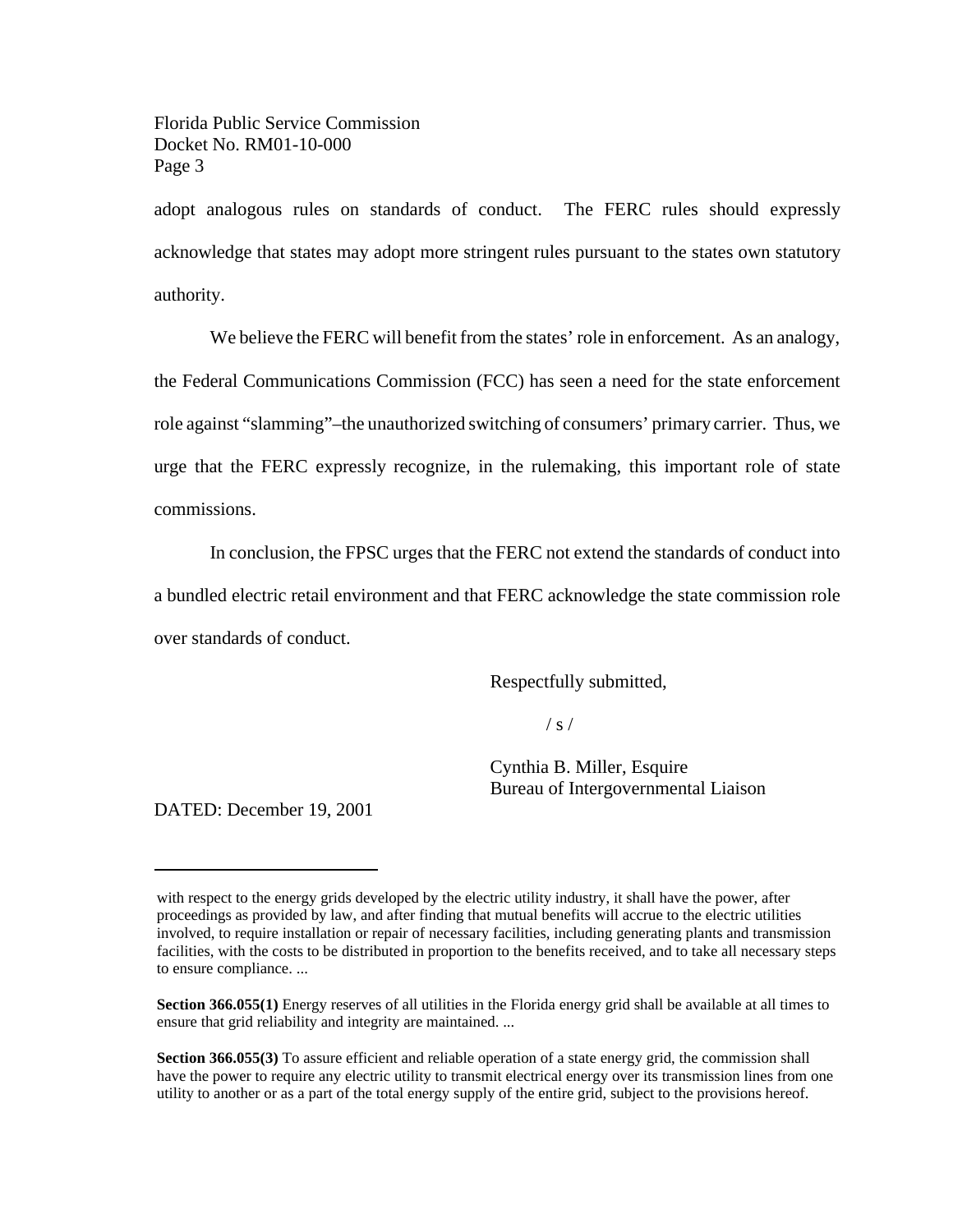# **UNITED STATES OF AMERICA FEDERAL ENERGY REGULATORY COMMISSION**

Standards of Conduct for Transmission Providers

) Docket No. RM01-10-000  $\mathcal{L}$ 

### **CERTIFICATE OF SERVICE**

I HEREBY CERTIFY that the foregoing Notice of Intervention of the Florida Public Service Commission will be sent today by U.S. Mail to all parties on the attached service list.

 $/ s /$ 

 $\overline{a}$ 

Cynthia B. Miller, Esquire Bureau of Intergovernmental Liaison

FLORIDA PUBLIC SERVICE COMMISSION 2540 Shumard Oak Boulevard Tallahassee, Florida 32399-0850

DATED: December 19, 2001